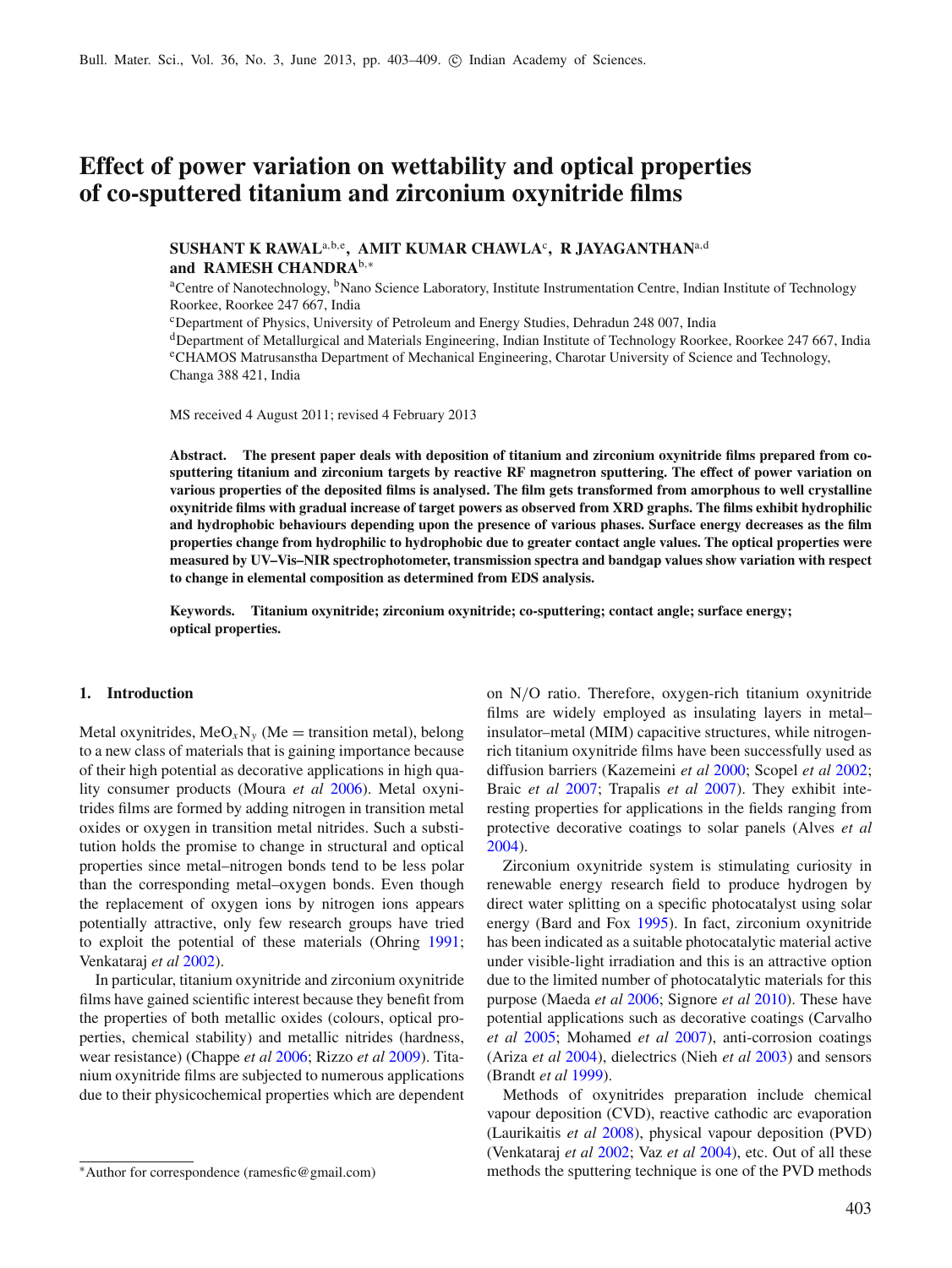most commonly used for thin films deposition. Its popularity is due to the simplicity of involved physical processes, to the versatility of this technique and to the possibilities to control several parameters during the deposition procedure (Pacheco *et al* 2009). The main advantage of using reactive magnetron sputtering for preparing metal oxynitride coatings is that we can carefully monitor the percentage of N and O in the sample by changing the flow rates of reactive gases like oxygen and nitrogen.

In this study, we have tried to deposit titanium and zirconium oxynitride films by co-sputtering from titanium and zirconium targets. The flow rate of reactive gases (oxygen and nitrogen) was kept constant and helium was used as an inert gas during sputtering. The systematic variation of power of the two targets on structural, optical and hydrophilic/ hydrophobic properties are investigated.

## **2. Experimental**

Two metallic targets of titanium and zirconium (99·99% pure, 2 in. diameter and 5 mm thick) were used by RF magnetron sputtering to deposit oxynitride coatings on corning 1737 glass substrates. The targets were arranged confocally for co-sputtering and the substrate to target distance was kept constant at 50 mm during deposition. The substrates were cleaned by rinsing in ultrasonic baths of acetone and methanol. The base pressure was better than  $5 \times 10^{-4}$  Pa and the sputtering was carried out in helium atmosphere along with oxygen and nitrogen as reactive gases. The deposition time, temperature and gas pressure were kept constant at 60 min, 500 ◦C and 2 Pa, respectively for all depositions. Before starting the actual experiment, targets were presputtered for 15 min with a shutter located in between the target and the substrate. This shutter is also used to control the deposition time. First the power of zirconium target was kept constant at 30 W and the power of titanium target was varied as 60, 90 and 120 W, respectively represented by samples TZ-1, TZ-2 and TZ-3. Sample TZ was deposited by keeping the power of both targets at 75 W. Finally the power of titanium target was kept fixed at 30 W and power of zirconium target was varied as 60, 90 and 120 W which are represented by samples ZT-1, ZT-2 and ZT-3.

Structural characterization of the deposited samples was done by X-ray diffractometer (XRD) using Bruker D8 Advance diffractometer with Cu K $\alpha$  radiation of wavelength 1·54 Å. The surface morphology of films was characterized using atomic force microscope (NT-MDT Ntegra). The elemental analysis of these films was carried out using an energy dispersive X-ray analysis (FEI, Quanta 200F). The wettability studies of films were done by contact angle measurement system (Kruss DSA 100 Easy Drop) to find the contact angle of water with films. The thickness of samples was determined by Surface Profilometer (Ambios Technology XP-200). Optical transmission and absorption of the films were measured by UV–Vis–NIR spectrophotometer (Varian Cary 5000).

#### **3. Results and discussions**

Structural variations of the deposited films at different power combinations of both targets were observed by X-ray diffraction technique. Figure 1 shows XRD graphs of deposited titanium oxynitride and zirconium oxynitride films. Sample TZ-1 which is deposited at 60 W of Ti target and 30 W of Zr target power is amorphous as observed from XRD graphs. The  $(1\ 0\ 1)$  oriented peak of anatase TiO<sub>2</sub> phase is observed for sample TZ-2 when the power of Ti target is 90 W. Further increase of Ti power to 120 W for sample TZ-3 shows (2 0 0) oriented anatase  $TiO<sub>2</sub>$  phase along with (1 0 1) oriented peak of anatase  $TiO<sub>2</sub>$ . A weak crystalline (0 0 2) peak of TiN phase is also observed for the same condition. During all the three depositions, power of Zr target was kept constant at 30 W.

When the power of Ti target is fixed at 30 W and the power of Zr target is kept at 60 W for sample ZT-1, the deposited film is amorphous by nature. The films show a mixed structure of  $m$ -ZrO<sub>2</sub> phase with (1 1 1) orientation along with (2 2) 2) and (4 4 0) textured  $\gamma$ -Zr<sub>2</sub>ON<sub>2</sub> phase at 90 W power of Zr target for sample ZT-2. Further increase of Zr target power to 120 W shows the formation of  $(4\ 0\ 0)$  and  $(3\ 1\ 1)$  oriented peaks, (4 4 0) textured peak and highly intense (2 2 2)  $\gamma$ -Zr<sub>2</sub>ON<sub>2</sub> phase for sample ZT-3 which was also observed by Carvalho *et al* (2008). When the powers of both targets were kept at 75 W for sample TZ, it shows the formation of  $(1 1 1)$  oriented  $m$ -ZrO<sub>2</sub> phase with no trace of titanium oxide or nitride phase. The average crystallite size was calculated from Scherrer formula (Cullity 1978) which is almost constant for all the samples under study. The average crystallite



**Figure 1.** XRD micrographs of titanium and zirconium oxynitride films at varying powers of Ti and Zr targets.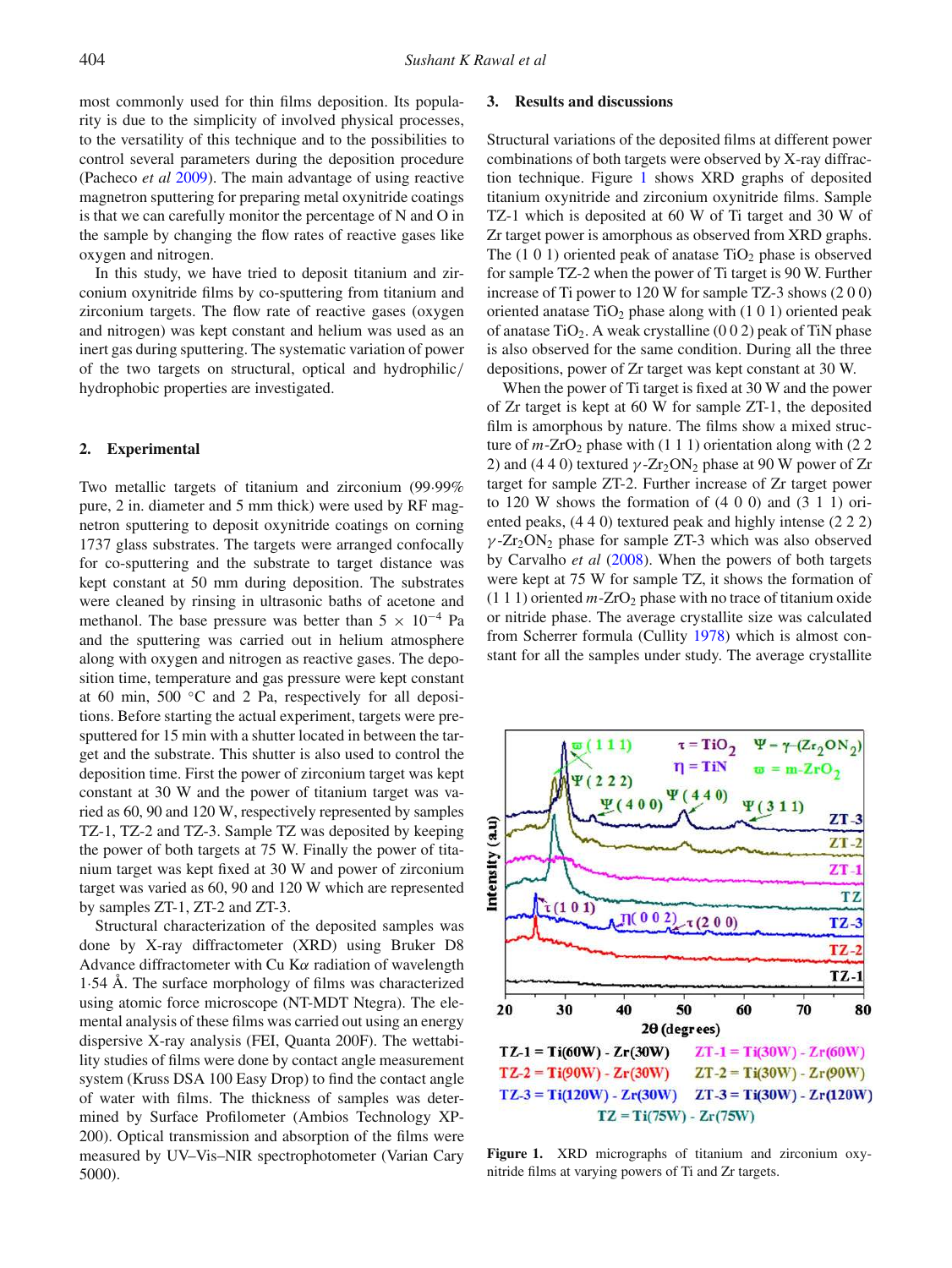| Samples | Sputtering power of targets | Ti<br>$(at \%)$ | Zr<br>$(at \%)$ | $\Omega$<br>$(at \%)$ | N<br>$(at \%)$ | Avg.<br>$d_{(XRD)}$ (nm) | Bandgap<br>(eV) | Thickness (nm)<br>by profilometer |
|---------|-----------------------------|-----------------|-----------------|-----------------------|----------------|--------------------------|-----------------|-----------------------------------|
| $TZ-1$  | Ti $(60 W)$ -Zr $(30 W)$    | 16              | 13              | 71                    | 0 <sup>0</sup> |                          | 2.05            | 121                               |
| $TZ-2$  | Ti $(90 W)$ –Zr $(30 W)$    | 31              | 05              | 64                    | 0 <sup>0</sup> | 49                       | 2.26            | 288                               |
| $TZ-3$  | Ti $(120 W)$ -Zr $(30 W)$   | 35              | 02              | 60                    | 03             | 48                       | 2.45            | 354                               |
| TZ      | $Ti (75 W) - Zr (75 W)$     | 19              | 26              | 55                    | 0 <sup>0</sup> | ⇁                        | 2.64            | 161                               |
| $ZT-1$  | Ti $(30 W)$ –Zr $(60 W)$    | 10              | 21              | 69                    | 0 <sup>0</sup> | $\overline{\phantom{0}}$ | 2.55            | 223                               |
| $ZT-2$  | Ti $(30 W)$ –Zr $(90 W)$    | 04              | 39              | 52                    | $0.5^{\circ}$  | 10                       | 3.15            | 319                               |
| $ZT-3$  | Ti $(30 W)$ –Zr $(120 W)$   | 02              | 47              | 43                    | 08             | 9                        | 3.25            | 348                               |

**Table 1.** Calculated parameters of titanium and zirconium oxynitride thin films.



**Figure 2.** AFM micrographs of (**a**) titanium oxynitride films at varying powers of Ti target and (**b**) zirconium oxynitride films at varying powers of Zr target.

size is given in table 1 which is around 49 nm for titanium oxynitride films and 10 nm for zirconium oxynitride films.

The possible reason for the amorphous nature of the deposited films for samples TZ-1 [Ti (60 W)–Zr (30 W)] and ZT-1  $[Ti (30 W) - Zr (60 W)]$  may be due to low values of target powers. Due to the low power of both the targets, proportion of the metal atoms reaching the substrate is less as evident from EDS data. So they might not have sufficient energy to arrange themselves in crystalline form leading to very low deposition rate of deposited films. Moreover, the observed phases at high values of target powers viz. TiO<sup>2</sup> and TiN for sample TZ-3 whereas  $m$ -ZrO<sub>2</sub> and  $\gamma$ -Zr<sub>2</sub>ON<sub>2</sub> for samples ZT-2 and ZT-3 are all having different structures. So metal atoms (Ti and Zr) will try to form the particular

phases but initially due to low values of targets power the relative energy of metal atoms required to form the respective phases are inadequate leading to deposition of amorphous films. When the power of both targets are kept equal only  $m$ -ZrO<sub>2</sub> phase is observed in XRD graphs for sample TZ. The possible reason for this may be due to the difference in Gibbs free energy for the formation of metal oxides and nitrides. Gibbs free energy is minimum for the formation of metal oxides as compared to metal nitrides. Further Gibbs energy value for zirconium dioxide formation is less as compared to titanium dioxide (Liang and Schuster 1982; Kostov and Friedrich 2005). So at the same power values of both the targets Zr atoms proportion is higher compared to Ti atoms as per EDS data given in table 1 and due to lower Gibbs energy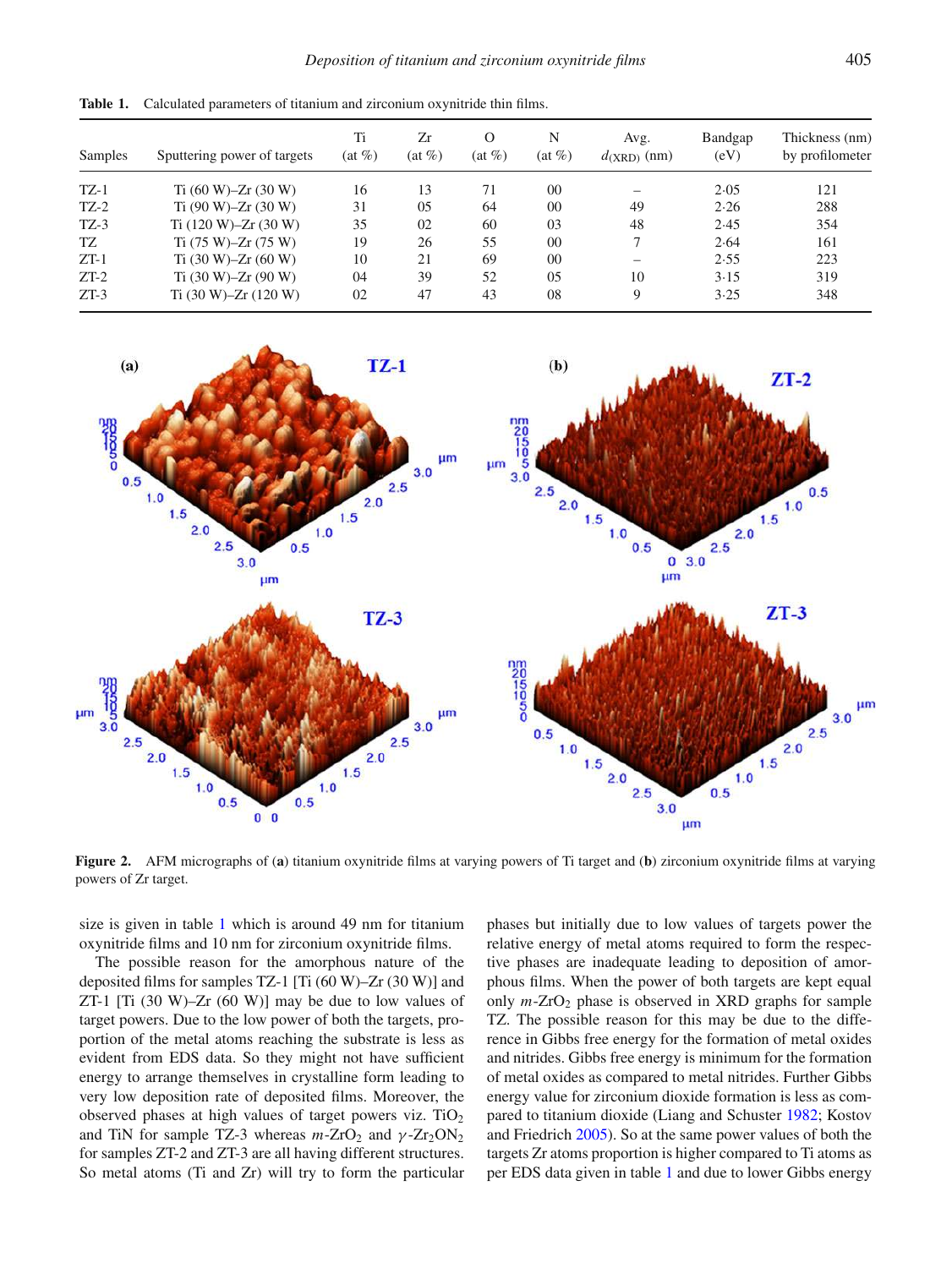values of zirconium dioxide it favourably leads to the formation of  $m$ -ZrO<sub>2</sub> phase. This may also be the possible reason that first the metal oxides are formed preferably due to their low Gibbs energy and then only the nitrides i.e. TiN and  $\gamma$ - $Zr_2ON_2$  phases are observed at high powers of targets when adequate metal atoms with sufficient energies are available to form nitride and oxynitride phases.

AFM micrographs of samples TZ-1 and TZ-3 for titanium oxynitride films and samples ZT-2 and ZT-3 for zirconium oxynitride films are shown in figures 2a,b), respectively. Average crystallite size is almost constant for both the cases. Less surface roughness is observed at lower values of target powers for both the cases. As reported in literature, higher surface roughness is observed with increase in films thickness (Hsu *et al* 2006). Also amorphous films show lower surface roughness values as compared to well crystalline films (Hones *et al* 1999). As reported in literature, the increase of power of sputtered target increases the number of ionized gas ions that results in increase of sputtered atoms off the target, therefore, leading to a higher growth rate (Kuo and Chien 2003). Hence with the gradual increase of power of both targets the deposition rate increases which results in the formation of various phases. Thickness of the deposited films measured by surface profilometer is summarized in table 1. The thickness of titanium oxynitride and zirconium oxynitride films which increases with the power of respective targets, along with the formation of well crystalline films which increases the surface roughness values.

Surface roughness is related to contact angle by Wenzel equation discussed in detail elsewhere (Wu *et al* 2006). Sessile drop technique was used for determining the contact angle, ten observations were taken and the average value is shown in figure 3. The surface energy of solid is explained by Young's equation (Young 1805; Chen *et al* 2001), but further relation is derived by Owens and Wendl (1969) geometric mean approach and Wu-harmonic mean approach (Chiu *et al* 2006). Surface energy has two main components, polar and dispersive and to determine them two liquids viz. water and diiodomethane the latter having zero polar component value, are used and the results are summarized in table 2.



**Figure 3.** Variation of contact angle with surface roughness for titanium and zirconium oxynitride films at varying powers of Ti and Zr targets.

**Table 2.** Calculation results of dispersion component, polar component and surface energy of deposited titanium and zirconium oxynitride films.

| Parameters of liquids used in evaluating surface energy |                         |                                   |                             |                         |                                   |                             |  |  |  |  |  |
|---------------------------------------------------------|-------------------------|-----------------------------------|-----------------------------|-------------------------|-----------------------------------|-----------------------------|--|--|--|--|--|
|                                                         |                         | $\gamma_L$ (mN/m)                 | $(\gamma_1^d)$ (mN/m)       | $(\gamma_L^P)$          |                                   |                             |  |  |  |  |  |
| Water $(H2O)$                                           |                         | 72.8                              | 21.8                        | 51                      |                                   |                             |  |  |  |  |  |
| Diiodomethane $(CH2I2)$                                 |                         | 50.8                              | 50.8                        | $\theta$                |                                   |                             |  |  |  |  |  |
|                                                         | Owens-Wendt Method      |                                   |                             | Wu method               |                                   |                             |  |  |  |  |  |
| Sample name                                             | $\gamma_{\rm s}$ (mN/m) | $(\gamma_{\rm S}^{\rm d})$ (mN/m) | $(\gamma_S^{\rm p})$ (mN/m) | $\gamma_{\rm s}$ (mN/m) | $(\gamma_{\rm S}^{\rm d})$ (mN/m) | $(\gamma_S^{\rm p})$ (mN/m) |  |  |  |  |  |
| $TZ-1$                                                  | 38.70                   | 24.15                             | 14.56                       | 44.34                   | 26.73                             | 17.61                       |  |  |  |  |  |
| $TZ-2$                                                  | 25.54                   | 15.94                             | 9.61                        | 32.23                   | 19.76                             | 12.47                       |  |  |  |  |  |
| $TZ-3$                                                  | 18.63                   | 11.62                             | 7.01                        | 25.73                   | 15.97                             | 9.76                        |  |  |  |  |  |
| TZ.                                                     | 24.36                   | 15.20                             | 9.16                        | 31.13                   | 19.12                             | 12.01                       |  |  |  |  |  |
| $ZT-1$                                                  | 30.57                   | 19.07                             | 11.50                       | 36.86                   | 22.44                             | 14.43                       |  |  |  |  |  |
| $ZT-2$                                                  | 18.29                   | $11-41$                           | 6.88                        | 25.40                   | 15.78                             | 9.63                        |  |  |  |  |  |
| $ZT-3$                                                  | 15.27                   | 9.53                              | 5.74                        | 22.46                   | 14.04                             | 8.42                        |  |  |  |  |  |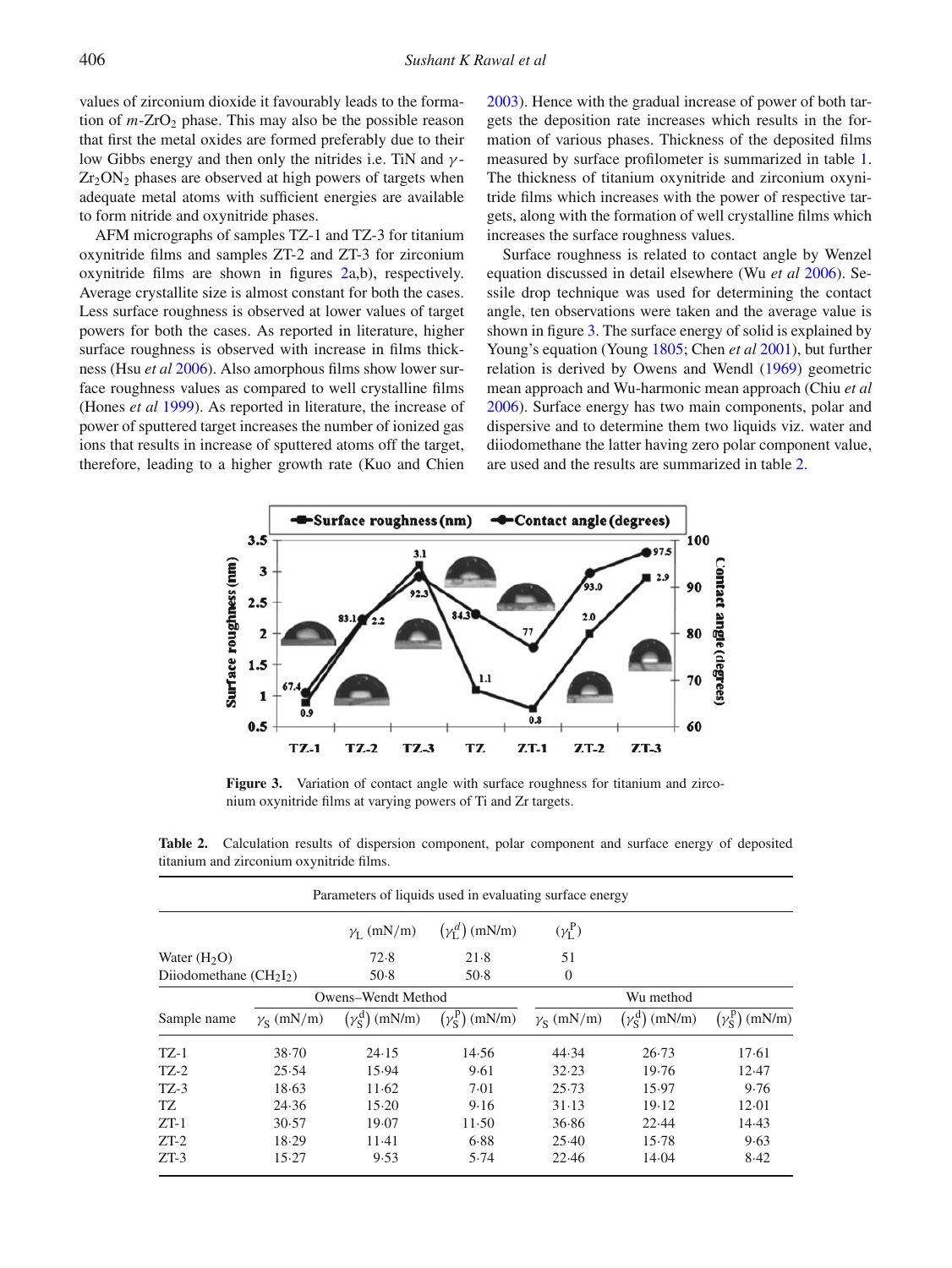The surface is termed hydrophilic if the contact angle is <90° and hydrophobic if the contact angle is ≥90°. For sample TZ-1, the deposited film shows low contact angle around 67·4 ◦ and surface roughness of 0·9 nm. For sample TZ-2, the contact angle and surface roughness values of 83.1° and 2·2 nm are measured, respectively thus depicting hydrophilic nature for the deposited films. Sample TZ-3 has greater contact angle of 92.3° and surface roughness value of 3.1 nm. Sample TZ has slightly lesser contact angle and surface roughness values as compared to sample TZ-3. Lower contact angle and surface roughness values are also observed for sample ZT-1 similar to sample TZ-1. Samples ZT-2 and ZT-3 are hydrophobic showing superior contact angle and higher surface roughness values as compared to ZT-1.

The surface morphology and surface chemical composition are two critical parameters that determine the surface energy of films (Chiu *et al* 2006). Moreover, contact angle shares direct relation with surface roughness and inverse relation to surface energy (Khudhayer *et al* 2009). The deposited films are amorphous at low target powers (samples TZ-1 and ZT-1) thus giving lower contact angle and higher surface energy values. From XRD graphs, the evolution of various phases for deposited titanium oxynitride films (samples TZ-2 and TZ-3) is observed at Ti target power  $\geq$ 90 W and zirconium oxynitride films at Zr target power of  $\geq 75$  W, respectively. For sample TZ-3, the anatase  $TiO<sub>2</sub>$  phase with various textures along with TiN phase is observed. So the change from amorphous to well-structured morphology may be the reason for hydrophobicity of it imparting lower surface energy and greater contact angle values. In sample TZ, only  $m$ -ZrO<sub>2</sub> phase is present whereas sample ZT-2 shows additional presence of  $\gamma$ -Zr<sub>2</sub>ON<sub>2</sub> phase with different orientations. Further increase of power shows the presence of only  $\gamma$ -Zr<sub>2</sub>ON<sub>2</sub> phase with various textures while *m*-ZrO<sub>2</sub> phase is absent. EDS data reveals that the incorporation of nitrogen is observed only for samples TZ-3, ZT-2 and ZT-3. So this may lead to the formation of metal–nitrogen bond besides metal– oxygen bond in the deposited films. It may be feasible only when the power of respective targets is high enough to generate metal atoms with sufficient energy to react with nitrogen and form metal–nitrogen bonding as the reactivity of oxygen (Martin *et al* 2001; Rizzo *et al* 2009) is higher compared to nitrogen thus favouring first the formation of oxide phases. So the change in surface morphology and chemical composition may be the possible reason for lower surface energy of these three samples thus imparting them hydrophobicity with contact angle values above 90◦ .

UV–Vis–NIR spectrophotometer is used for recording the transmittance and absorbance spectra for all samples and transmission spectra are shown in figure 4. The transmission of titanium oxynitride films is comparatively less than zirconium oxynitride films. Manifacier *et al* (1976) had proposed a model to calculate the refractive index of deposited films from the transmission spectra which is discussed in detail elsewhere (Chawla *et al* 2008). The film packing density can be determined using the expression of Bragg and Pippard model (Harris *et al* 1979; Xiao *et al* 2009). The variation

**Figure 4.** Transmission spectra of titanium and zirconium oxynitride films at varying powers of Ti and Zr targets.



of refractive index with film packing density is shown in

figure 5. The refractive index of titanium dioxide is 2·79 and zirconium oxide is 2·18 at 800 nm. So the refractive index of deposited titanium oxynitride films is slightly higher than zirconium oxynitride films. Initially at low target powers the film packing density is less giving lower values of refractive index. With the gradual rise of power availability of metal ions with sufficient energy leads to formation of crystalline films thereby increasing the films packing density and giving thicker films.

Tauc (1974) relation was used for finding optical bandgap of the films from the absorption curves of the samples. The process is described in detail elsewhere (Chawla *et al* 2008). From figure 6, the bandgap of samples deposited with varying titanium power varies from 2·05–2·45 eV as given in table 1 which is within the range of bandgap values of TiN 2·0 eV (Xiao *et al* 2007) and TiO<sup>2</sup> 3·2 eV (Miao *et al*



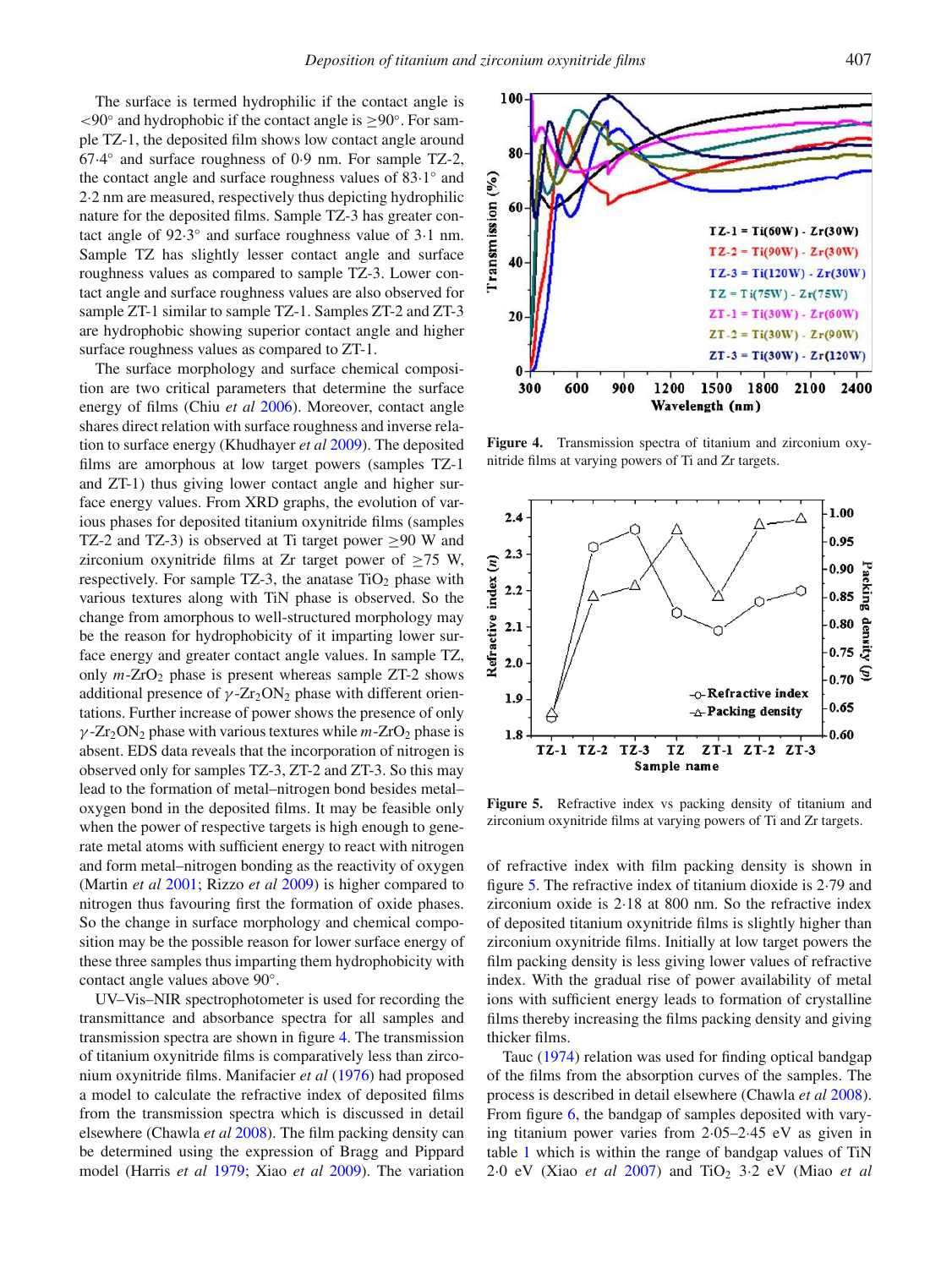

**Figure 6.** Bandgap of titanium and zirconium oxynitride films at varying powers of Ti and Zr targets.

2003; Wu *et al* 2005) phases observed in literature. The bandgap values of samples deposited with varying zirconium power are found between 2·55–3·25 eV as given in table 1, whereas the bandgap value of monoclinic zirconium oxide phase reported in literature is 5·42 eV (Karlik *et al* 1998). The bandgap values of zirconium oxynitride films as reported by Mohamed *et al* (2007) is around 3·28 eV which they attributed to formation of well-localized N2*p* states above the  $O2p$  valence band states. Inter-relation of such energy levels in the bandgap reduces bandgap and increases the visible light absorption through a charge transfer between a dopant and a conduction or valence band (Valentin *et al* 2004; Mohamed *et al* 2007). The formation of zirconium oxynitride phases is observed with incorporation of nitrogen at higher power of Zr target hence giving lower bandgap values as compared to zirconium oxide but is in agreement with the bandgap values of zirconium oxynitride films as reported in literature. Moreover the probable reason for low bandgap value of sample TZ could be the formation of  $m$ -ZrO<sub>2</sub> phase in XRD graphs. When the power of both targets are kept equal, may be that there is higher proportion of Ti atoms present as evident from EDS data that may have occupied the interstitial sites in deposited films. But the incorporation of Ti atoms decreases with the gradual increase of Zr target power hence, rise in the bandgap values are observed. So the bandgap values observed by us are consistent with those reported in the literature.

#### **4. Conclusions**

The deposited titanium and zirconium oxynitride films are sensitive to the power variation of both targets. The structural

transformation from amorphous to oxide and oxynitride films is observed with gradual increase of target powers. It eventually leads to increase in the deposition rate, thickness and surface roughness of the deposited films. The lowest contact angle value of 67·4 ◦ depicting hydrophilic nature and greater contact angle of 97.5° for hydrophobic films was observed. Samples TZ-3, ZT-2 and ZT-3 show hydrophobic behaviour due to well-crystalline films as compared to other samples. The rest of the samples show greater surface energy values due to their hydrophilic characteristics. The bandgap values were tailored by varying the chemical composition and structural composition of deposited oxynitride films.

#### **Acknowledgements**

This work has been supported by CSIR grant number 03(1148)/09/EMR-II and DRDO grant number ERIP/ER/0800354/M/011125.

#### **References**

- Alves E, Ramos A R, Barradas N P, Vaz F, Cerqueira P, Rebouta L and Kreissig U 2004 *Surf. Coat. Technol.* **180–181** 372
- Ariza E *et al* 2004 *Thin Solid Films* **469–470** 274
- Bard A J and Fox M A 1995 *Acc. Chem. Res.* **28** 141
- Braic M *et al* 2007 *Appl. Surf. Sci.* **253** 8210
- Brandt B L, Liu D W and Rubin L G 1999 *Rev. Sci. Instrum.* **70** 104
- Carvalho P *et al* 2005 *J. Appl. Phys.* **98** 023715
- Carvalho P *et al* 2008 *J. Appl. Phys.* **103** 104907
- Chappe J M, Gavoille J, Martin N, Lintymer J and Takadoum J 2006 *J. Mater. Sci.* **41** 5639